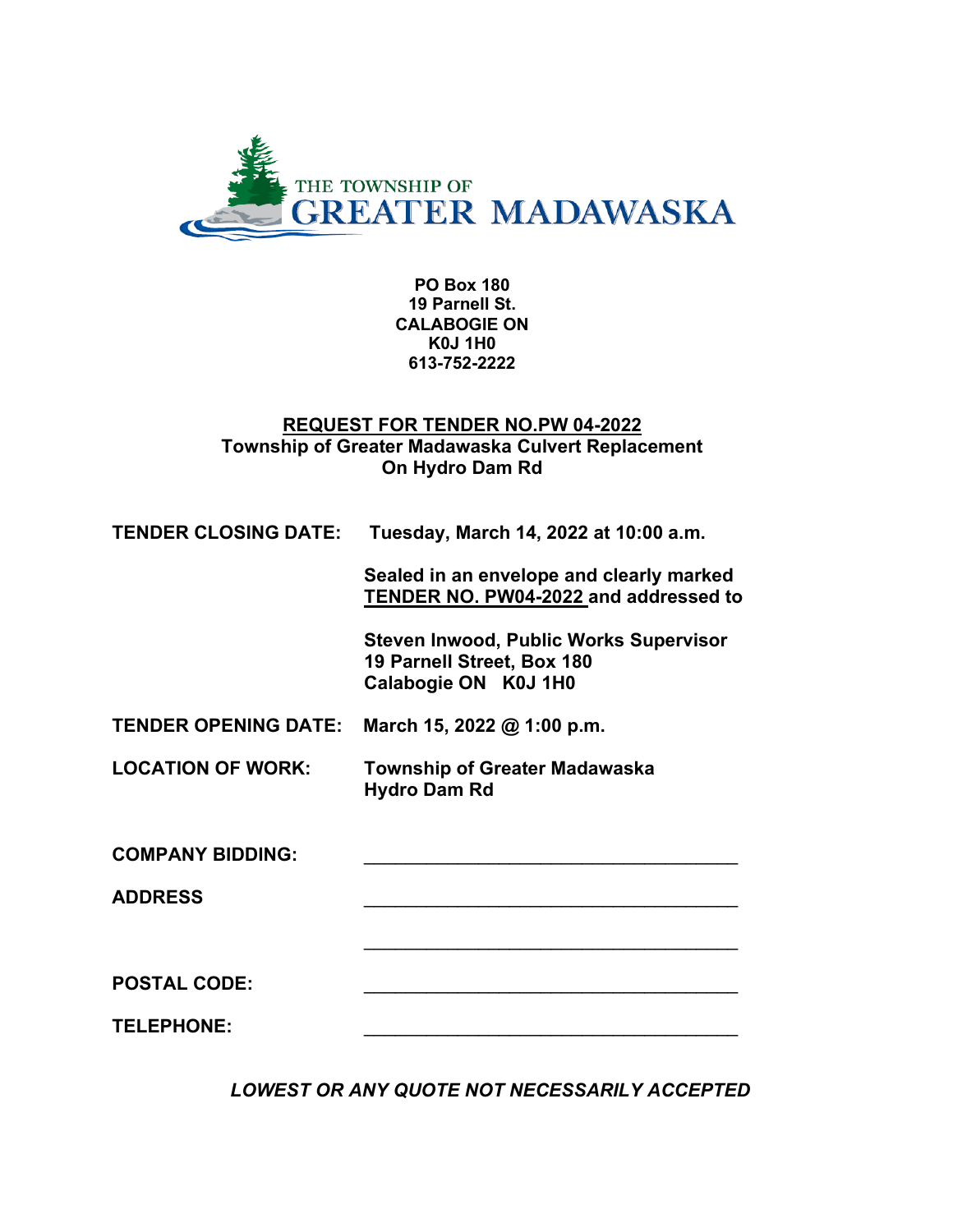| <b>Name of Individual or Firm:</b><br>(Hereafter referred to as the<br>"Contractor") |  |
|--------------------------------------------------------------------------------------|--|
| <b>Address:</b>                                                                      |  |
| <b>Signature of Person</b><br><b>Signing for Firm:</b>                               |  |
| Date:                                                                                |  |
| <b>Office of Person</b><br><b>Signing for Firm:</b>                                  |  |
| Email:                                                                               |  |
| <b>Witness or Firm Seal:</b>                                                         |  |
| <b>TOTAL QUOTE:</b>                                                                  |  |
| (Including Applicable Taxes)                                                         |  |

All bidders who download any bid opportunity from the Township of Greater Madawaska Web Page are to check the page often for any changes or addendums. It is the bidders' sole responsibility to access the Web Page and download any changes or addendums to any bid opportunity. Any bids received that do not include posted addendums and/or change notices may be rejected.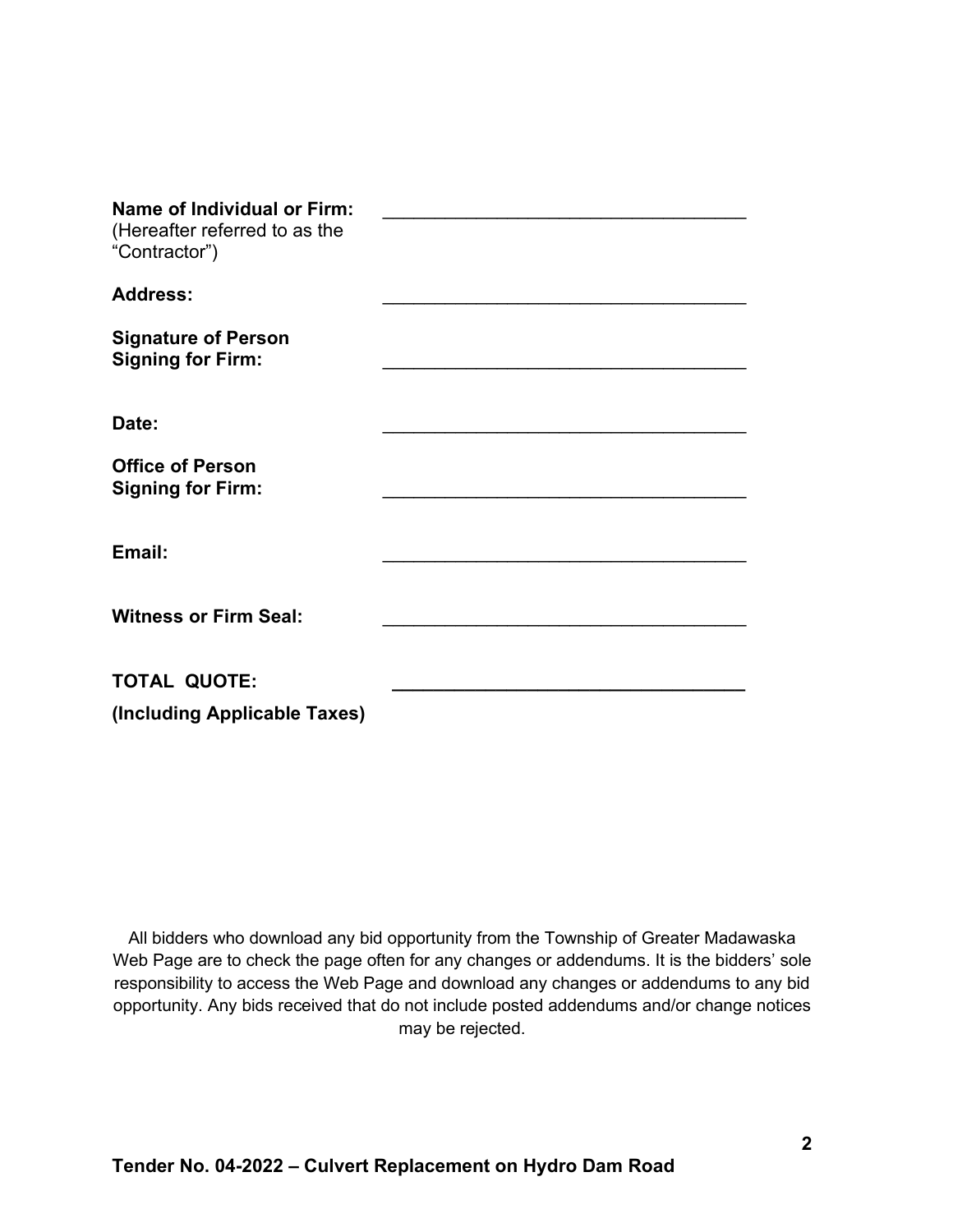# Accessibility Declaration

In submitting this tender/quotation, I/we, on behalf of certify the following: (legal name of company)

a) As employer and Consultant OR Constructor for this project, I/we agree to remain in compliance with the requirements of the "Accessibility For Ontarians With Disabilities Act, 2005", including Ontario Regulation 191/11 and Ontario Regulation 429/07.

Dated at https://www.fileson.com/distance/entries-community-community-community-community-community-community-<br>and the state of the state of the state of the state of the state of the state of the state of the state of th

(Authorized Signing Officer)

(Title)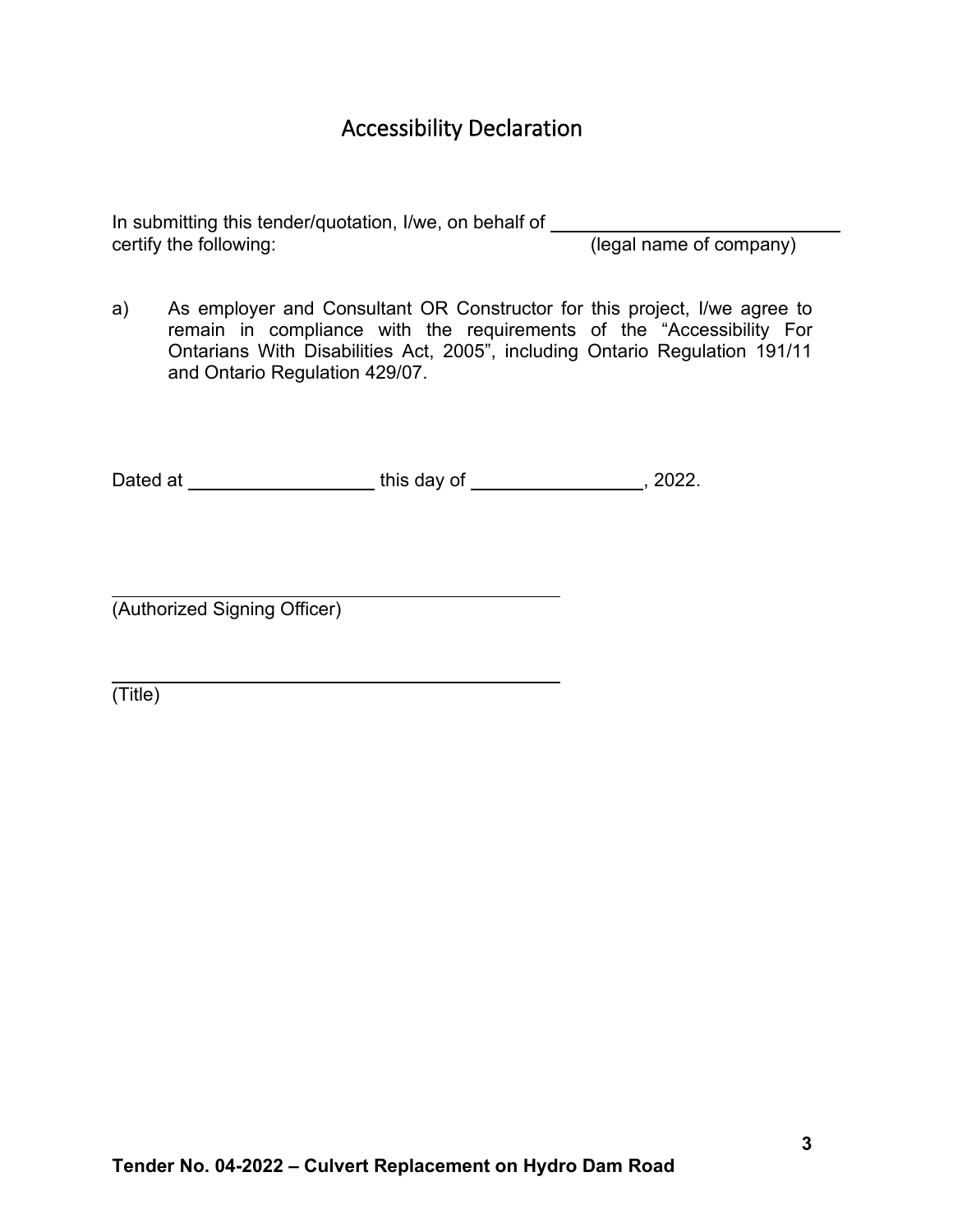## **BASIS OF REJECTION OF TENDER**

Quotes not conforming to the following requirements will be disqualified:

- 1. Quote must be legible in ink.
- 2. Quote must be in possession of the Township by the closing date and time.
- 3. Quote must be on form provided.
- 4. All items not bid.
- 5. Quote must be signed and sealed by an authorized official of the bidding organization. A joint tender must be signed and sealed by each company.
- 6. Quote must not be restricted or modified in any way.

# **TENDER REQUIREMENTS**

- 1. The Contractor hereby offers to furnish all machinery, tools, apparatus and materials.
- 2. Insurance

General Liability Insurance shall be issued on an occurrence basis for an amount of not less than \$5,000,000 per occurrence. Such insurance shall include, but is not limited to bodily injury and property damage including loss of use; personal injury; contractual liability; premises, property & operations; non-owned automobile; broad form property damage.

Such insurance shall add the Township of Greater Madawaska as Additional Insured with respect to the operations of contractor. This insurance shall be noncontributing with and apply as primary and not as excess of any insurance available to the Township.

The Policies shown above shall not be cancelled unless the Insurer notifies the Township in writing at least sixty (60) days prior to the effective date of the cancellation. The insurance policy will be in a form and with a company which are, in all respects, acceptable to the Township.

The Contractor agrees to indemnify and save harmless the Township from all costs, losses, damages, judgements, claims, demands, suits, actions or other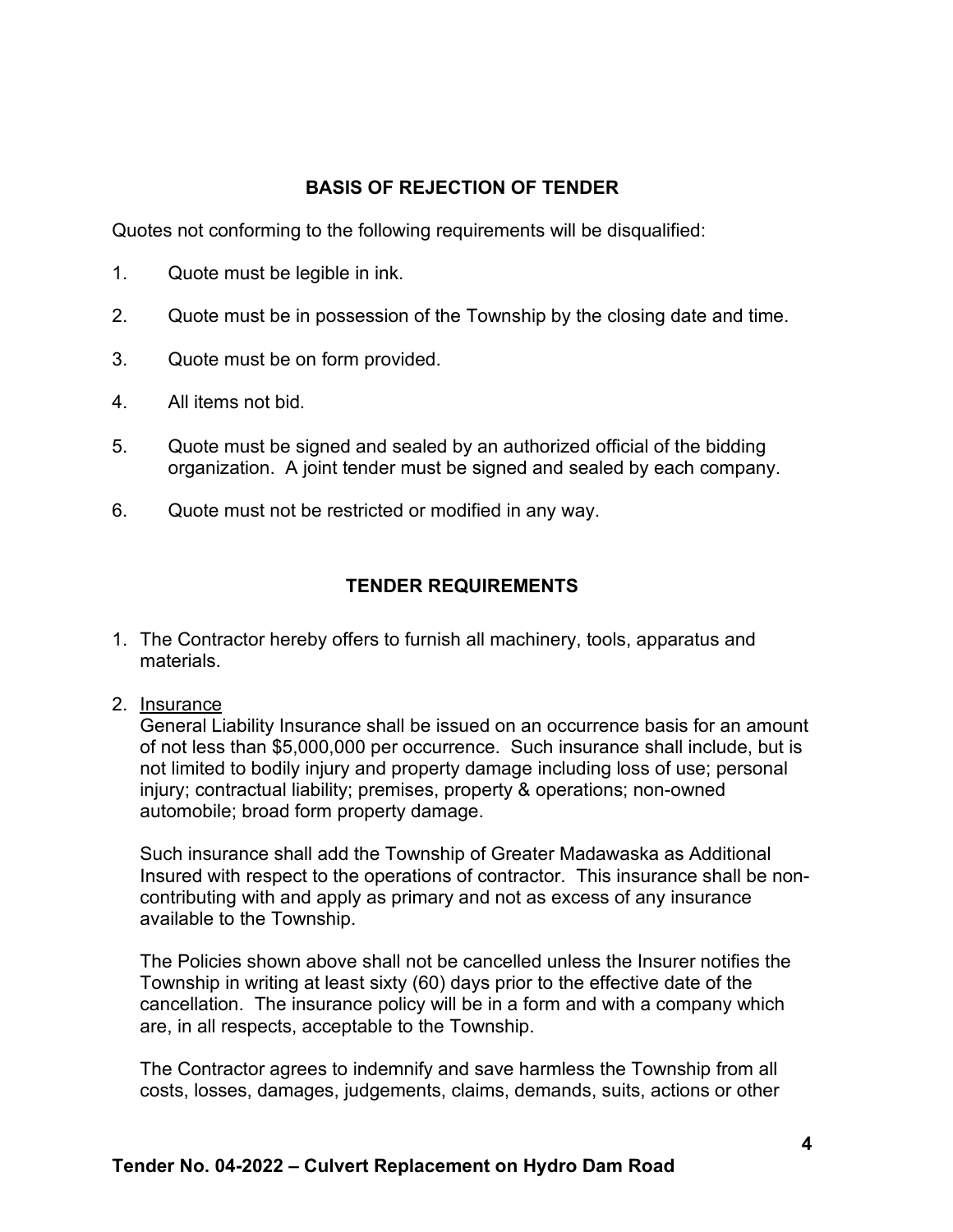proceedings in any manner based upon, occasioned by or attributable to anything done or omitted to be done by the Contractor, its directors, officers, employees, agents or volunteers in connection with services provided.

**3.** The successful bidder shall also deliver proof of Worker's Safety & Insurance Board (WSIB) coverage.

#### **PROCEDURES**

- 1. All inquiries, concerning the quote, prior to the quote closing, shall be directed to Steven Inwood, Public Works Supervisor, 613-752-1442.
- 2. Notification of Acceptance of quote will be by telephone. The date of Acceptance shall be deemed to be the date of receipt of the Acceptance Notice by the contractor.
- 3. A quote may be voided by superseding it with a later quote or letter of withdrawal, prior to the closing date and time.

### **SPECIAL PROVISIONS FOR CULVERT INSTALLATION ON HYDRO DAM RD**

- 1. Removal and replacement of the culvert, and reinstatement of asphalt.
- 2. Traffic Control is the responsibility of the successful bidder.
- 3. Environmental requirements are sole responsibility of successful bidder.
- 4. Excess soil requirements are the responsibility of successful bidder.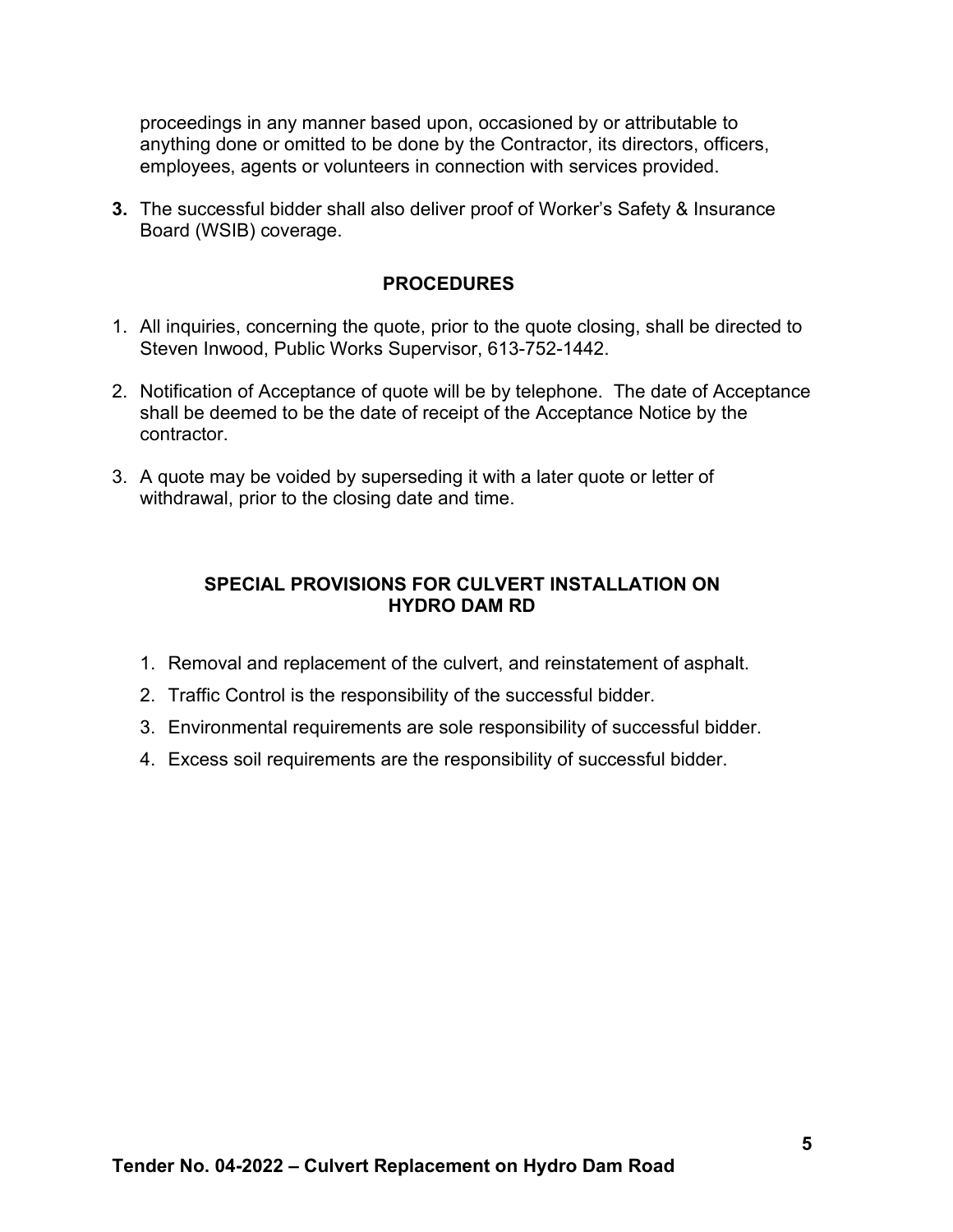